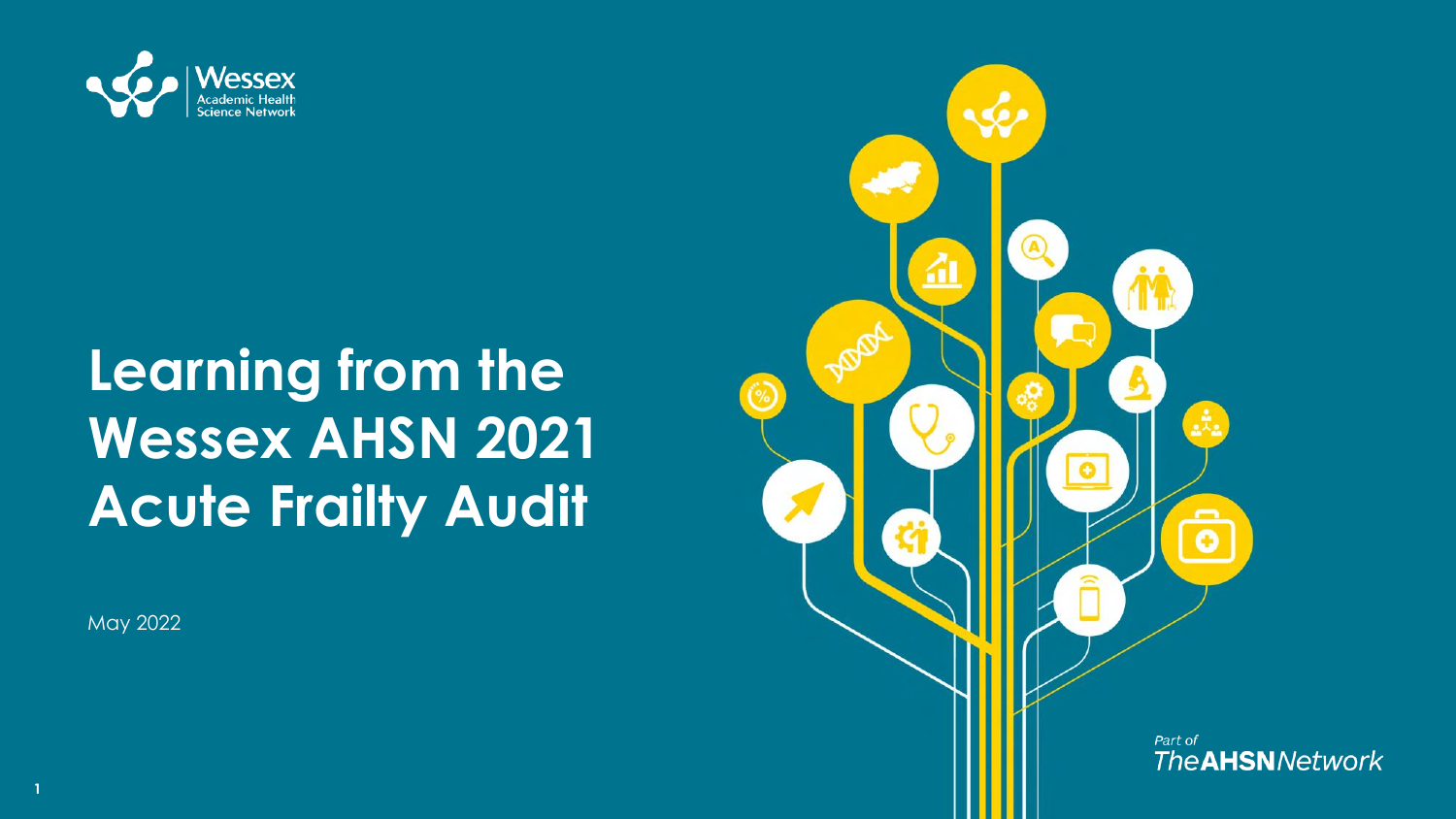

#### **The Wessex AHSN Healthy Ageing Programme audit journey**

**2018 Wessex Acute Frailty Audit**

**2019 Wessex Community Frailty Audit**

Frailty e-learning

Frailty screening best practice standards

MDT Toolkit (including Wessex AHSN insight report into integrated care)

Urgent Community Frailty (UCR) Toolkit

Comprehensive Geriatric Assessment (CGA) Toolkit

**2 nd Wessex Acute Frailty Audit completed September – November 2021**

Emergent themes

- **Integrating frailty virtual wards into frailty services**
- Understanding **new models of care delivery for older people**
- **Sharing** of information/assessme nts, exploring **barriers and digital solutions**

**Planned 2022 Anticipatory Care Audit across Wessex ICS**

Identifying areas for support and improvement building on **2022 NIHR End of Life Care**  recommendations

**Planned integrated 2023+ frailty audit**

#### **Vision 2022+**

Developing processes, developing a skilled workforce, minimising inequalities, building relationships to support digital transformation within frailty focused services e.g. sharing of information, i-CGA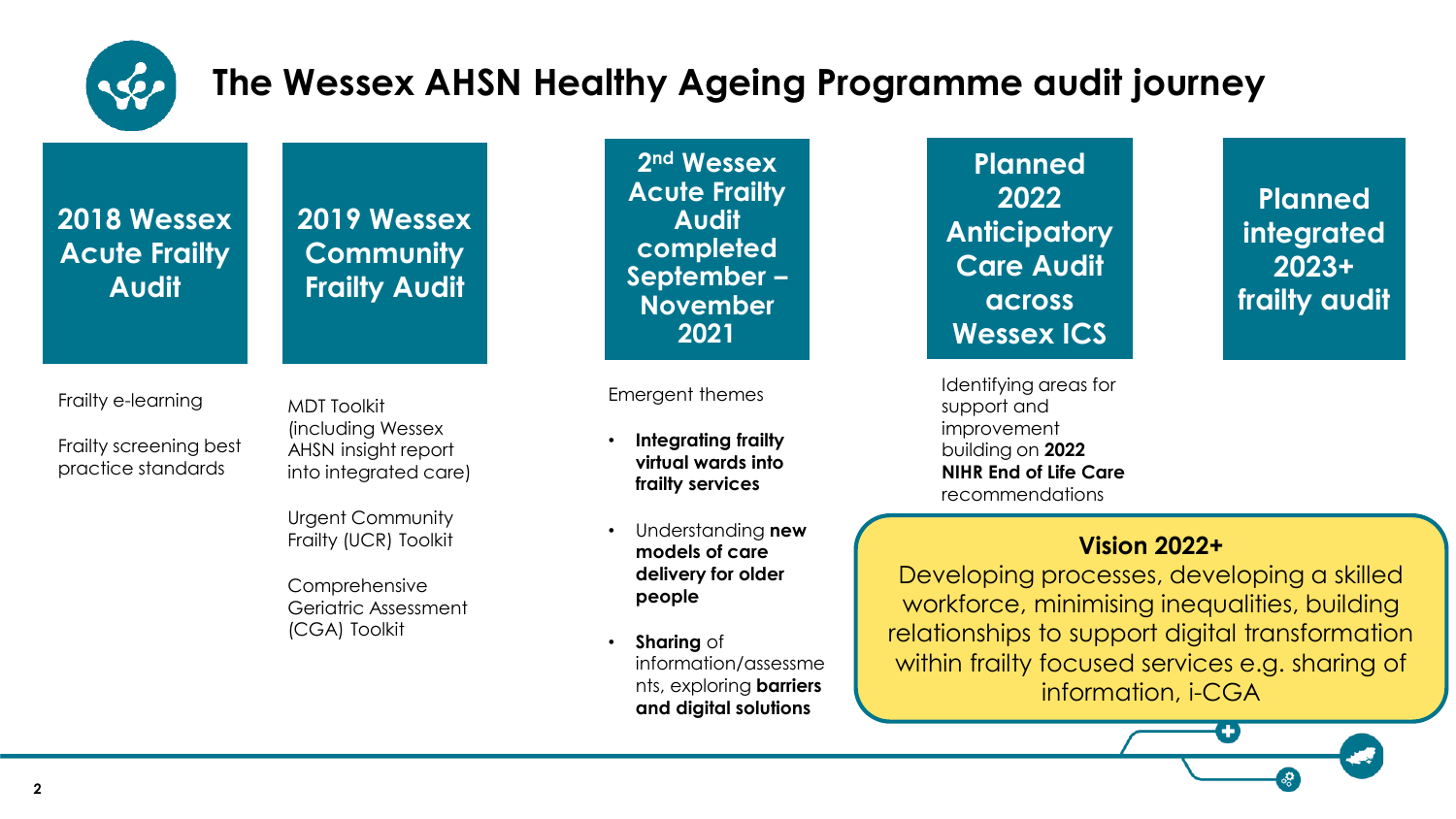

# **Background to the audit**

Following on from the success of the [2018 Wessex Acute Frailty Audit](https://wessexahsn.org.uk/img/projects/21062019%20Evaluation%20Report%20Wessex%20Acute%20Frailty%20Audit%202019%20v2.pdf) (WAFA), the Wessex AHSN Healthy Ageing programme was committed to re-run an updated audit in 2020, to review progress against the National Institute for Health Care Research (NIHR) Comprehensive Care – Older people with frailty in hospital which identified gaps in frailty identification, personalised assessment and care planning, and hospital wide provision of frailty training.The 2018 audit:

- Used benchmarking to identify local variation and to compare with nationally aggregated findings to facilitate service improvement.
- Identified two service improvement projects within and across the local geography
	- Frailty [screening](https://wessexahsn.org.uk/projects/316/frailty-screening-and-identification)
	- Frailty [awareness](https://wessexahsn.org.uk/projects/315/wessex-acute-frailty-education-and-awareness) and education

With the onset of the Covid-19 the planned 2020 was put on hold, but was successfully re-run in September – October 2021 to:

- Understand changes to frailty services resulting from Covid-19
- Review progress of frailty screening and frailty education (from 2018 audit)
- Baseline Wessex wide position of completion of Comprehensive Geriatric Assessments (CGA)ready for the launch of [Wessex AHSN CGA](https://wessexahsn.org.uk/projects/455/wessex-comprehensive-geriatric-assessment-cga-toolkit) recommendations and implementation toolkit
- Further develop our relationship with the NHS Benchmarking Network by commissioning a Wessex level cut of the 2021 Managing Frailty in Acute Setting benchmarking data

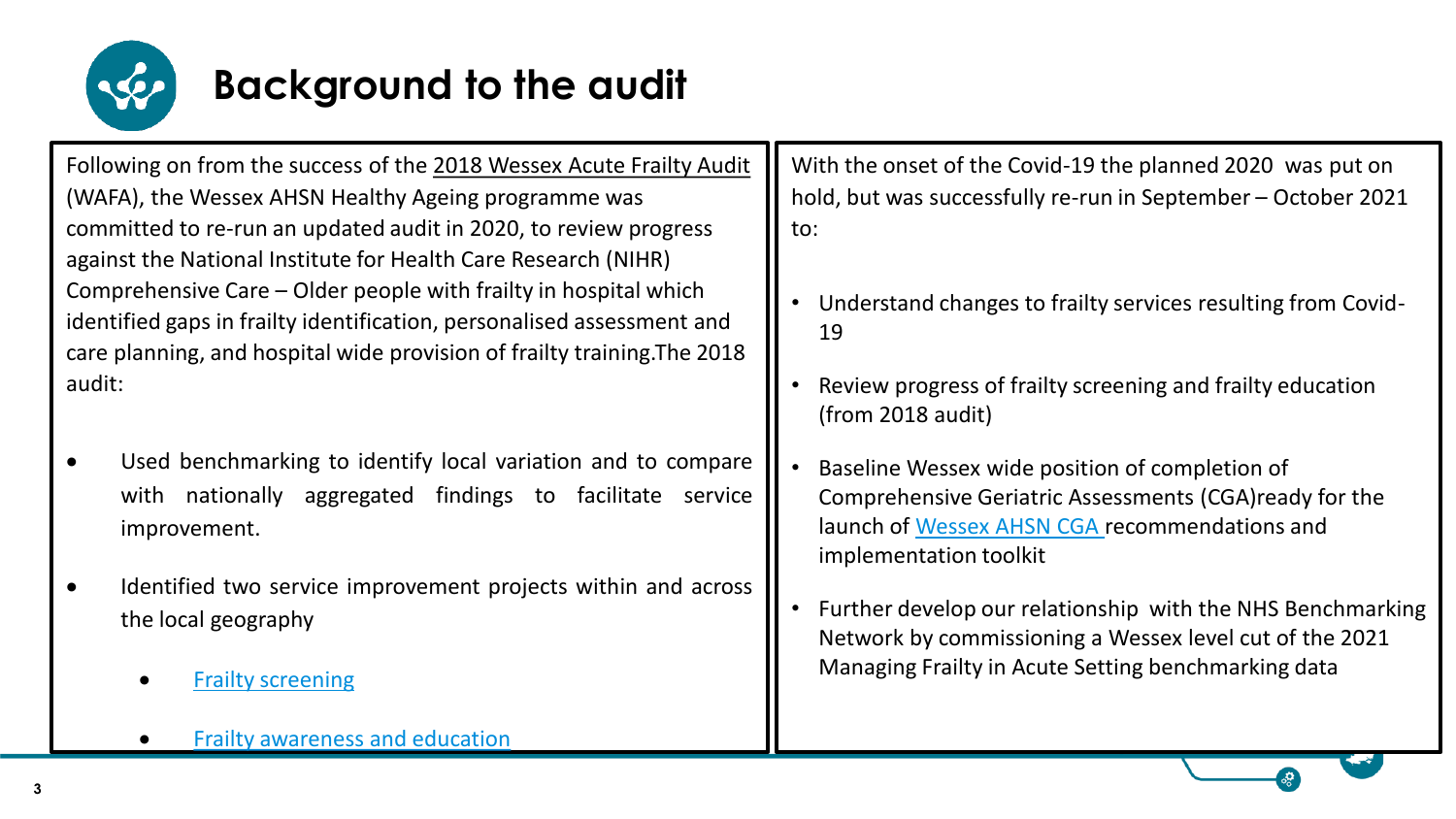

### **The 2021 Wessex Acute Frailty Audit journey**

#### 2021-2022 Wessex Acute Frailty Audit timeline

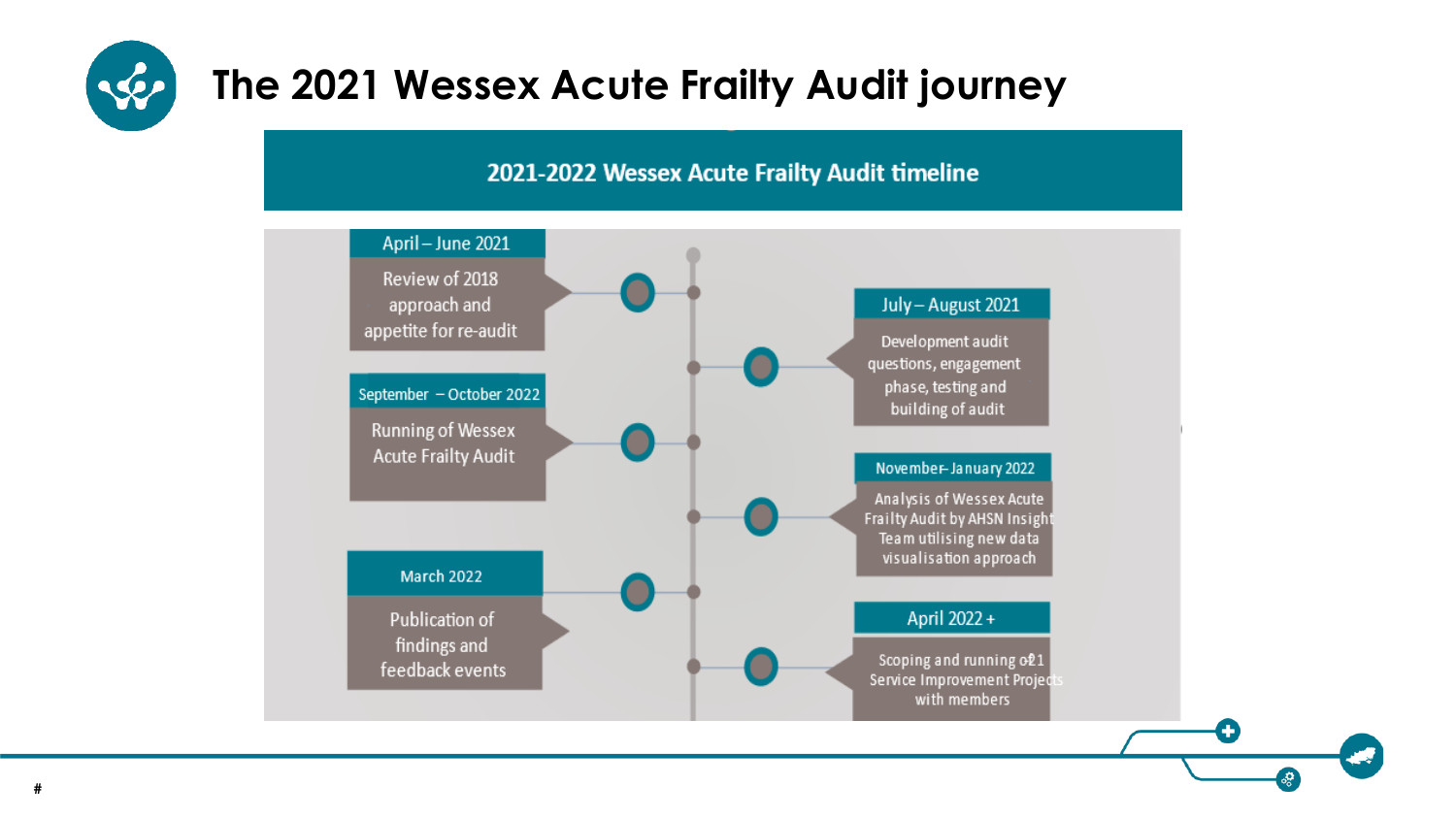

### **The solutions**

**Wessex Acute Frailty Audit -**

**Executive engagement** 



**Wessex AHSN Acute Frailty** Audit 2021 - Specialty level &

Ir mende Bang with Staffy' themed review in 2017 From their in completed for a passage thing with feather in our to

d to re-putit acute Trusts in 2020 to review process assirist the NIHR at of the Could 29 this was not on hold. If has been aimed to now incolousing on from the restriction of the National Institute for Health Be has had on frailty services. The audit takes around 20 minute impreferrative Care: Older people (Ming with frailty themed review in 2017;the Wessex Acute Frailty Audit look at the standard of care that is provided for a person living with halfty in our local acute hospitals

claim lead with concrucities to describe in more detail the impact of

acute Trusts (covering 9 hospital sites) and a community hospital (which has some acute beds) to gain a

bash living with frailty in an acute set. The Healthy Ageing Programme has been committed in re-naming the Wessex Acute Frailty Audit and had ened to re-audit acute Trusts in 2020 to review progress against the NHR recommendations, however with neet of the Covid-19 this was put on hold. It has been agreed to now re-run the audit in 2021 to Impact Covid has had on frailly services

#### 2021 Wessex Acute Frailty Audit tools

| <b>Isabella</b>                                           | <b>Organisational Frailty Audit Summary</b><br>Dorset County Hospital NHS Foundation Trust<br>This political is a countries to their contractor than operate further countries about 10x day enoughle feel for front if countries will look interiment or more of the component operative the position<br>Addressly, Aix N. (Editor) and during the auditory of the USA and it is improved to the interaction and infidely and only a purchase the condition of the final substitution on the public of the financial conditions and inf<br>Not all expressions pays allow your able to complete the suith due to internal presentee and old grantizes were proportionized, as comparing only with other must alwayshing with a member with contribute with country.<br>Mountains's year a searing at lated of accides yet able in operation, or stead durations was be officient of all alaft contains in trajectors in that authors in that and the superimental and be the contact of the county<br>would be able to concern of constitutions to catch it business design this that the constitution of |                               |   |                                                                                                          |        |                                                           |                                   |                                 |  |                                  |                                  |                                                                                               |
|-----------------------------------------------------------|------------------------------------------------------------------------------------------------------------------------------------------------------------------------------------------------------------------------------------------------------------------------------------------------------------------------------------------------------------------------------------------------------------------------------------------------------------------------------------------------------------------------------------------------------------------------------------------------------------------------------------------------------------------------------------------------------------------------------------------------------------------------------------------------------------------------------------------------------------------------------------------------------------------------------------------------------------------------------------------------------------------------------------------------------------------------------------------------------------|-------------------------------|---|----------------------------------------------------------------------------------------------------------|--------|-----------------------------------------------------------|-----------------------------------|---------------------------------|--|----------------------------------|----------------------------------|-----------------------------------------------------------------------------------------------|
| Mich at 5011 Audit formation<br>Second Hidest hands \$10. |                                                                                                                                                                                                                                                                                                                                                                                                                                                                                                                                                                                                                                                                                                                                                                                                                                                                                                                                                                                                                                                                                                            |                               |   |                                                                                                          |        |                                                           |                                   |                                 |  |                                  |                                  |                                                                                               |
| ----<br>                                                  |                                                                                                                                                                                                                                                                                                                                                                                                                                                                                                                                                                                                                                                                                                                                                                                                                                                                                                                                                                                                                                                                                                            | <b><i><u>Property</u></i></b> |   | <b>STANDARD</b>                                                                                          |        | August Lake Law And Made Lake                             | <b>Longers</b><br><b>Business</b> | <b>Searchedow Searchean</b>     |  | Madona for their<br><b>Sept.</b> | <b>Tauruse</b><br><b>Schools</b> |                                                                                               |
|                                                           |                                                                                                                                                                                                                                                                                                                                                                                                                                                                                                                                                                                                                                                                                                                                                                                                                                                                                                                                                                                                                                                                                                            |                               |   | 1. Roy's a defense much analyzes our<br>cannot be foreints at ranged                                     |        | <b>Selection</b>                                          | $\frac{1}{2}$                     |                                 |  | Senator                          | v.                               |                                                                                               |
|                                                           |                                                                                                                                                                                                                                                                                                                                                                                                                                                                                                                                                                                                                                                                                                                                                                                                                                                                                                                                                                                                                                                                                                            |                               |   | a superior direct problem for and stop<br>Included in the Sales                                          | ÷      | <b>Services</b>                                           | ٠                                 |                                 |  | <b>School Cold</b>               | $\sim$                           |                                                                                               |
|                                                           |                                                                                                                                                                                                                                                                                                                                                                                                                                                                                                                                                                                                                                                                                                                                                                                                                                                                                                                                                                                                                                                                                                            |                               | ╾ | Mary 4 Ro (Michael) company and<br>pained.                                                               | $\sim$ | <b>Reporter</b>                                           |                                   |                                 |  | Rentals                          | ÷                                |                                                                                               |
|                                                           | <b>Street Profit State</b>                                                                                                                                                                                                                                                                                                                                                                                                                                                                                                                                                                                                                                                                                                                                                                                                                                                                                                                                                                                                                                                                                 |                               |   | Lisa the U.S.A. Perform advancement backage<br>carryingtast police but                                   |        | <b>SALE</b>                                               |                                   |                                 |  | ۰                                |                                  |                                                                                               |
| ___                                                       | <b>Street Gallery</b><br><b>Little College Little</b>                                                                                                                                                                                                                                                                                                                                                                                                                                                                                                                                                                                                                                                                                                                                                                                                                                                                                                                                                                                                                                                      |                               |   | <b>Date the TEACHING assurance beliefs</b><br>Hally tary plant<br>is there a designated case service for |        | <b>Sec.</b>                                               |                                   |                                 |  | ۰                                | ٠                                |                                                                                               |
| <b>STARTS</b>                                             |                                                                                                                                                                                                                                                                                                                                                                                                                                                                                                                                                                                                                                                                                                                                                                                                                                                                                                                                                                                                                                                                                                            |                               |   | parameg for MT associated                                                                                |        | $\sim$                                                    | n.                                |                                 |  | ۰                                | - 1                              |                                                                                               |
| ÷                                                         |                                                                                                                                                                                                                                                                                                                                                                                                                                                                                                                                                                                                                                                                                                                                                                                                                                                                                                                                                                                                                                                                                                            |                               |   | New MDT accounted a completed<br><b>COLOR</b>                                                            |        |                                                           |                                   | Matche COUNTRY assumed or kins. |  |                                  |                                  | <b>Subker Greekees</b>                                                                        |
|                                                           | <b>Electronical State</b>                                                                                                                                                                                                                                                                                                                                                                                                                                                                                                                                                                                                                                                                                                                                                                                                                                                                                                                                                                                                                                                                                  |                               |   |                                                                                                          |        | <b>Bill alle with proportions</b>                         |                                   |                                 |  | Wicked artistics                 |                                  | What and adult player to<br><b>Jigmeley person vanished plans</b>                             |
|                                                           | <b>Chronologie Busin</b><br><b>Change Ser</b>                                                                                                                                                                                                                                                                                                                                                                                                                                                                                                                                                                                                                                                                                                                                                                                                                                                                                                                                                                                                                                                              | <b>The Corporation</b>        |   |                                                                                                          |        | actions further as a comment for their<br>And was the top |                                   |                                 |  | <b><i>Sinksworth House</i></b>   | a future and recent and con-     | to analise shaft a very writing<br>and habituals to scients about<br>By an exhibition exhibit |
|                                                           | <b>Commercial Lake</b>                                                                                                                                                                                                                                                                                                                                                                                                                                                                                                                                                                                                                                                                                                                                                                                                                                                                                                                                                                                                                                                                                     |                               | ≖ |                                                                                                          |        | <b>British Advised</b>                                    |                                   |                                 |  | <b>A</b> human company           |                                  | construction well-writer<br>with our exercises in                                             |
|                                                           |                                                                                                                                                                                                                                                                                                                                                                                                                                                                                                                                                                                                                                                                                                                                                                                                                                                                                                                                                                                                                                                                                                            |                               |   |                                                                                                          |        | <b>Report Follows</b>                                     |                                   |                                 |  | <b>KIND OF BUILT</b>             | at honding former state proper-  | If there is summer proper-<br>specializes, what can be depend-                                |

#### Wessex wide and organisational analysis



**[An organisational checklist to help](https://wessexahsn.org.uk/img/projects/Wessex%20Acute%20Frailty%20Audit%20Organisational%20Toolkit%202022.pdf) organisations identify service improvement priorities**



The Wessex AHSN will be delivering a series of feedback events throughout March, providing an opportunity for Wessex organisations to interpret and analyse their 2021 Wessex Acute Frailty Audit (WAFA) data alongside the NHS Benchmarking Network Managing Frailty project. The workshops will give you key skills and resources to continue to push forward with the frailty agenda.

Fe**[edback sessions](https://wessexahsn.org.uk/img/projects/3rd%20March%202022%20-%202021%20Wessex%20Acute%20Frailty%20Audit%20Data%20Feedback%20Data-1646751280.pptx)**, NHS Benchmarking Network data

drop ins, [organisational sessions](https://wessexahsn.org.uk/videos/show/454) 

and priority setting



2022 Wessex Acute Frailty Audit themes

Following on from the series on virtual, organisational events during March 2022, the Healthy Ageing Programme has reviewed the feedback from the sessions and identified a number of themes that could be explored across Wessex to improve the health and wellbeing of individuals living with frailty. Using the options below, please identify the themes where you feel there would be value in developing a Wessex wide offer.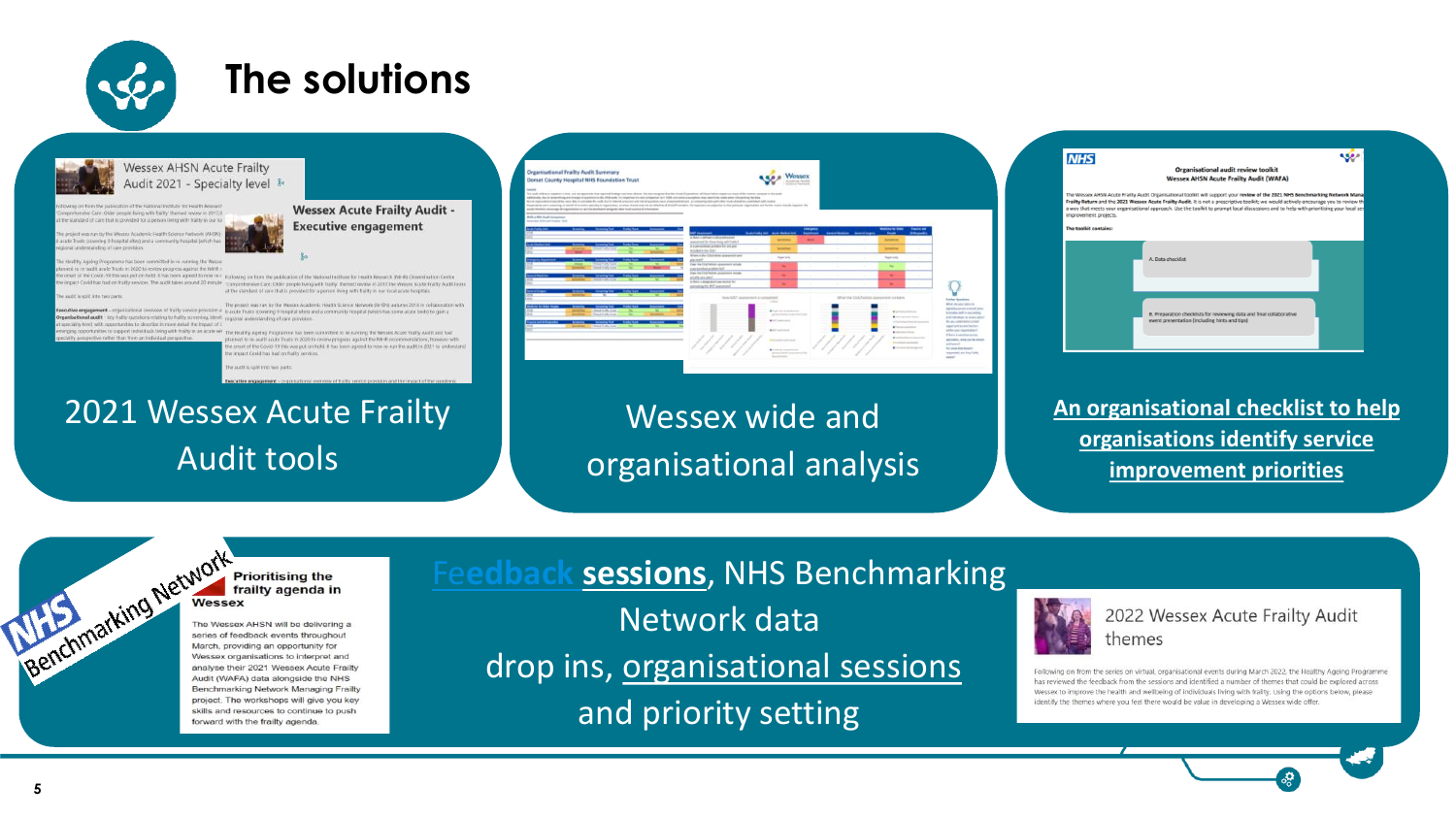

Development and delivery of a comprehensive Wessex wide acute frailty audit utilising MS Forms



100 % audit uptake across 7 hospitals, covering 9 sites and one community hospital



Development and publication of an [organisational toolkit](https://wessexahsn.org.uk/img/projects/Wessex%20Acute%20Frailty%20Audit%20Organisational%20Toolkit%202022.pdf)



Collaboration with NHS Benchmarking Network; commissioning of a Wessex cut of the Managing Frailty in Acute Settings 2021 data



Production and publication of audit analysis documentation for each organisation and at Wessex level



4 collaborative events, with good engagement/retention from both clinicians and executive teams



Identification of twenty-four local service improvement projects across Wessex, four common themes, two pan Wessex Service Improvement Projects

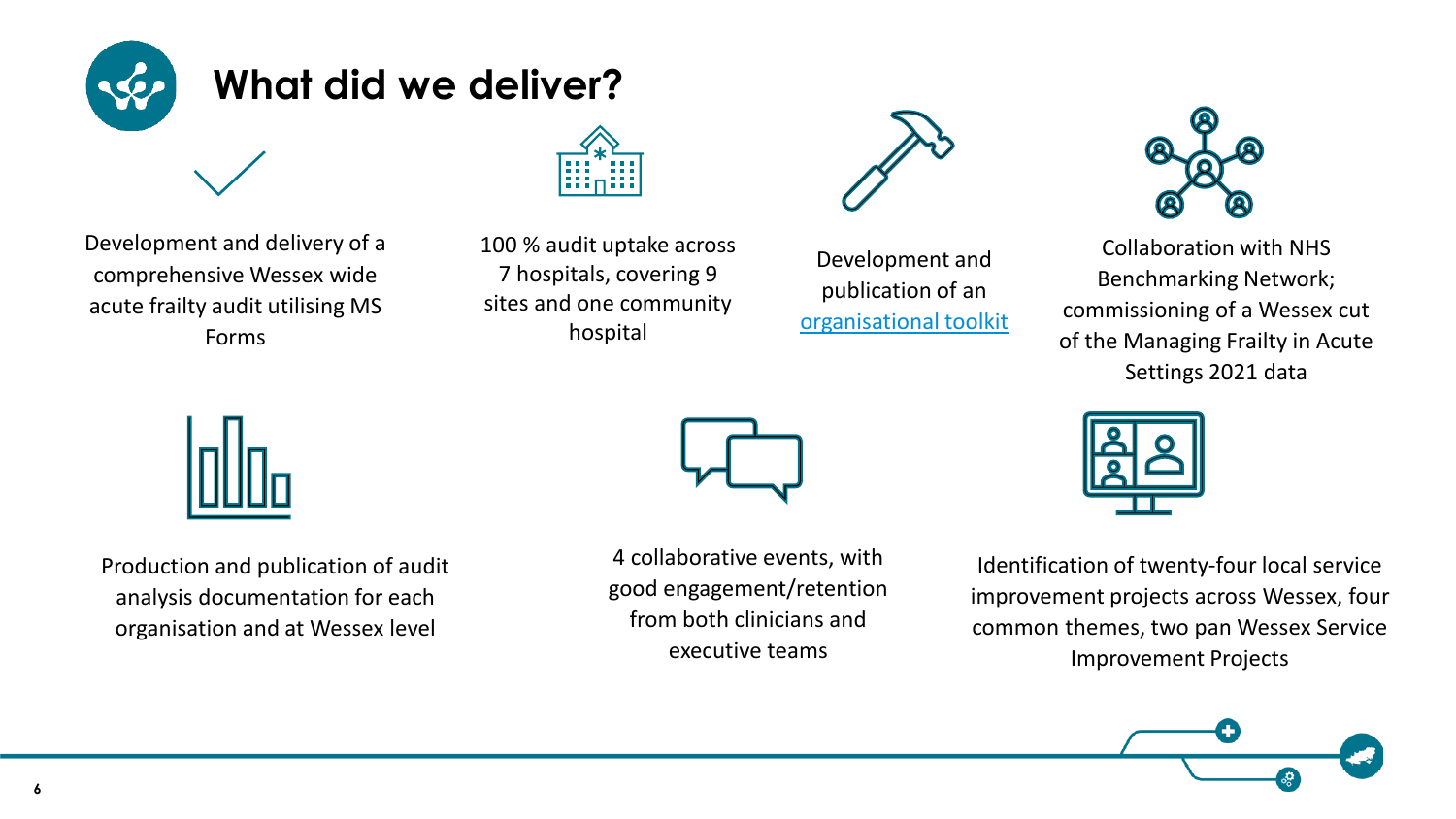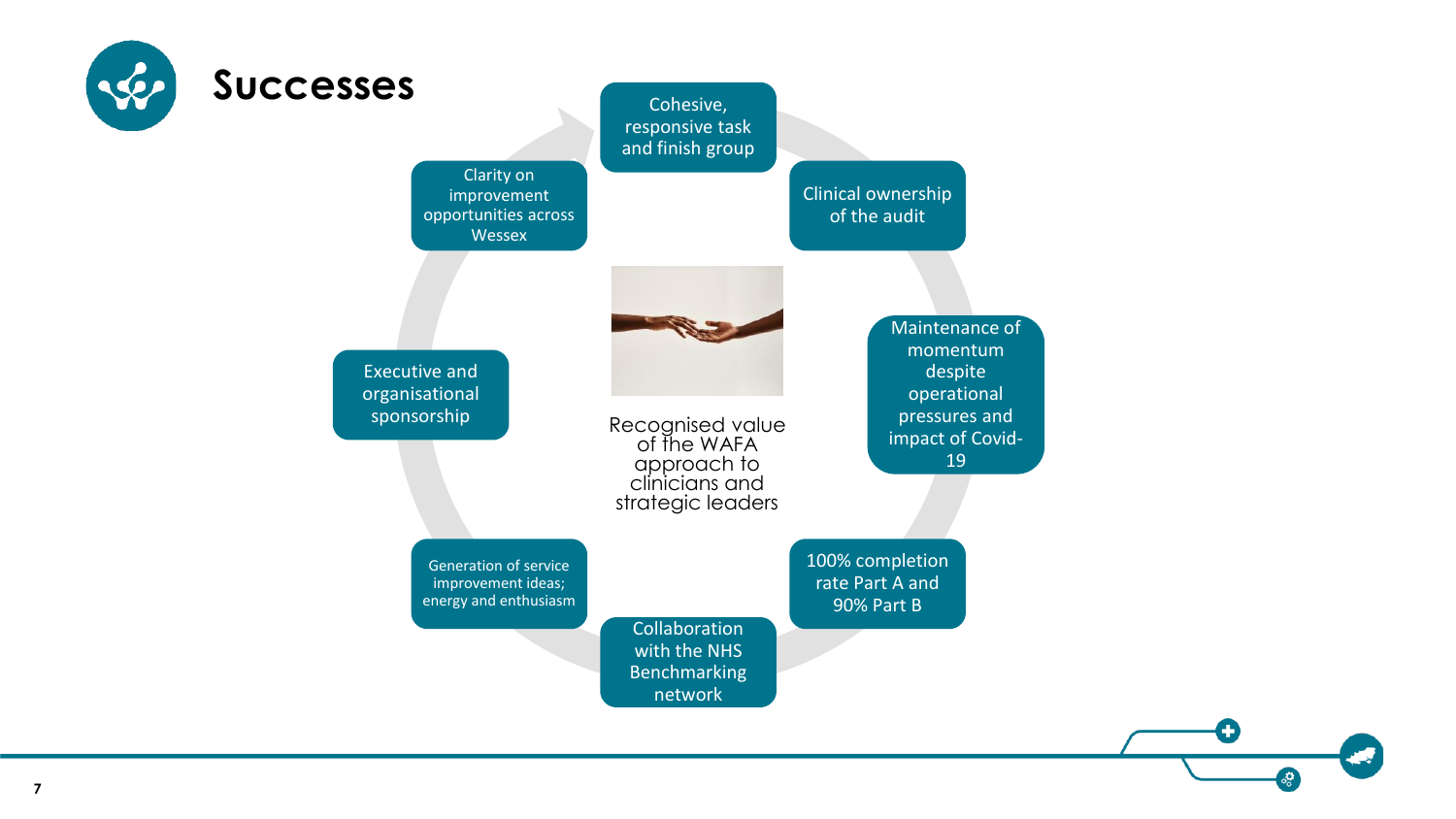

#### **Caveats and challenges**

#### 2021 Wessex Acute Frailty Audit: Data caveats

internal processes





Snapshot in time

Impact of Covid-19

Streamlining of 2018 **WAFA** questions effected comparability





Not all specialities responded

Triangulate with other data sources

Broader clinical buy-in was difficult to achieve which impacted on the ability of organisations to complete the audit at specialty level. This was due to mix of operational and clinical challenges within organisations at the time the audit was run.

Not all trusts were able to complete a full submission of the NHS Benchmarking Managing Frailty data making a full triangulation of data challenging.

Logic within the audit tool resulted in some questions not being answered, this was addressed as part of the data validation exercise and resolved by following up missing data with organisational contributors prior to publication and circulation.



**8**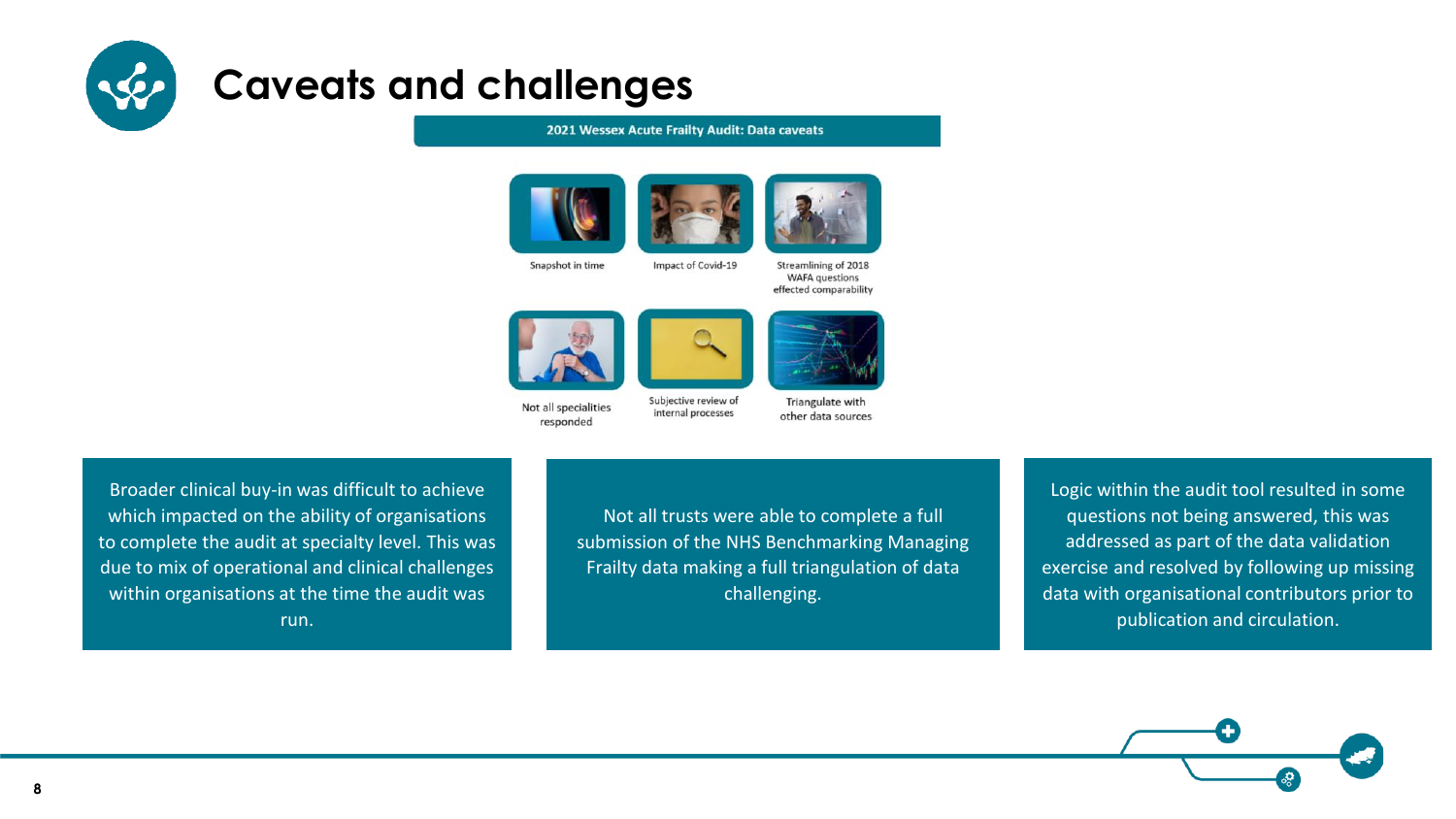

Results here are grouped to give a Wessex-wide view, and comments have not been attributed to individuals or trusts and are expressed as a % (n=31 audits). Colours represent green for progress, orange **some progress and red, further focus and improvement required.**

Source: https://wessexahsn.org.uk/img/projects/3rd%20March%202022%20- [%202021%20Wessex%20Acute%20Frailty%20Audit%20Data%20Feedback%20Data-1646751280.pptx](https://wessexahsn.org.uk/img/projects/3rd%20March%202022%20-%202021%20Wessex%20Acute%20Frailty%20Audit%20Data%20Feedback%20Data-1646751280.pptx)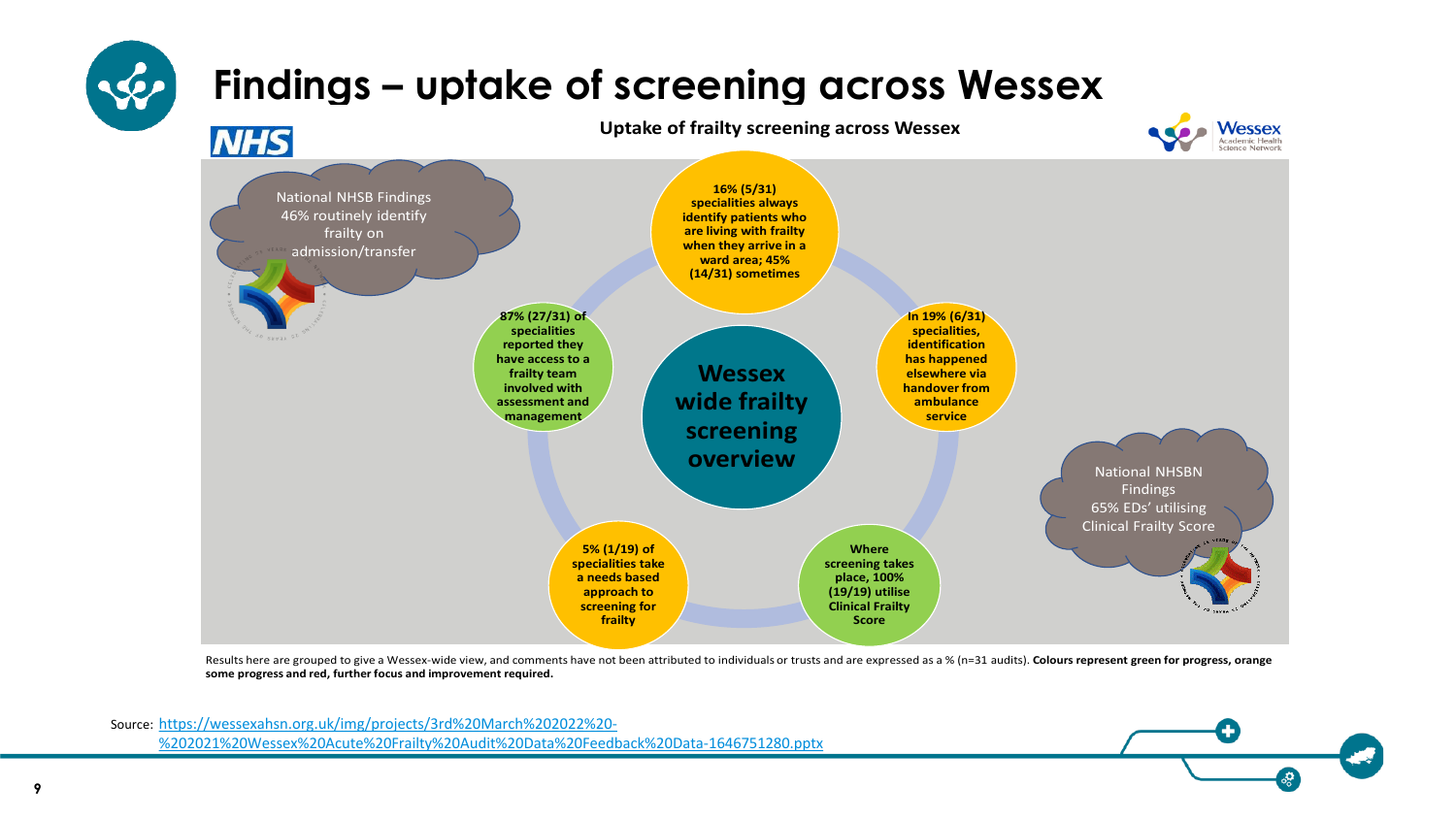

Results here are grouped to give a Wessex-wide view, and comments have not been attributed to individuals or trusts and are expressed as a % (n=31 audits). Where \* not all specialities responded. **Colours represent green for progress, orange some progress and red, further focus and improvement required.**

Source: https://wessexahsn.org.uk/img/projects/3rd%20March%202022%20- [%202021%20Wessex%20Acute%20Frailty%20Audit%20Data%20Feedback%20Data-1646751280.pptx](https://wessexahsn.org.uk/img/projects/3rd%20March%202022%20-%202021%20Wessex%20Acute%20Frailty%20Audit%20Data%20Feedback%20Data-1646751280.pptx)

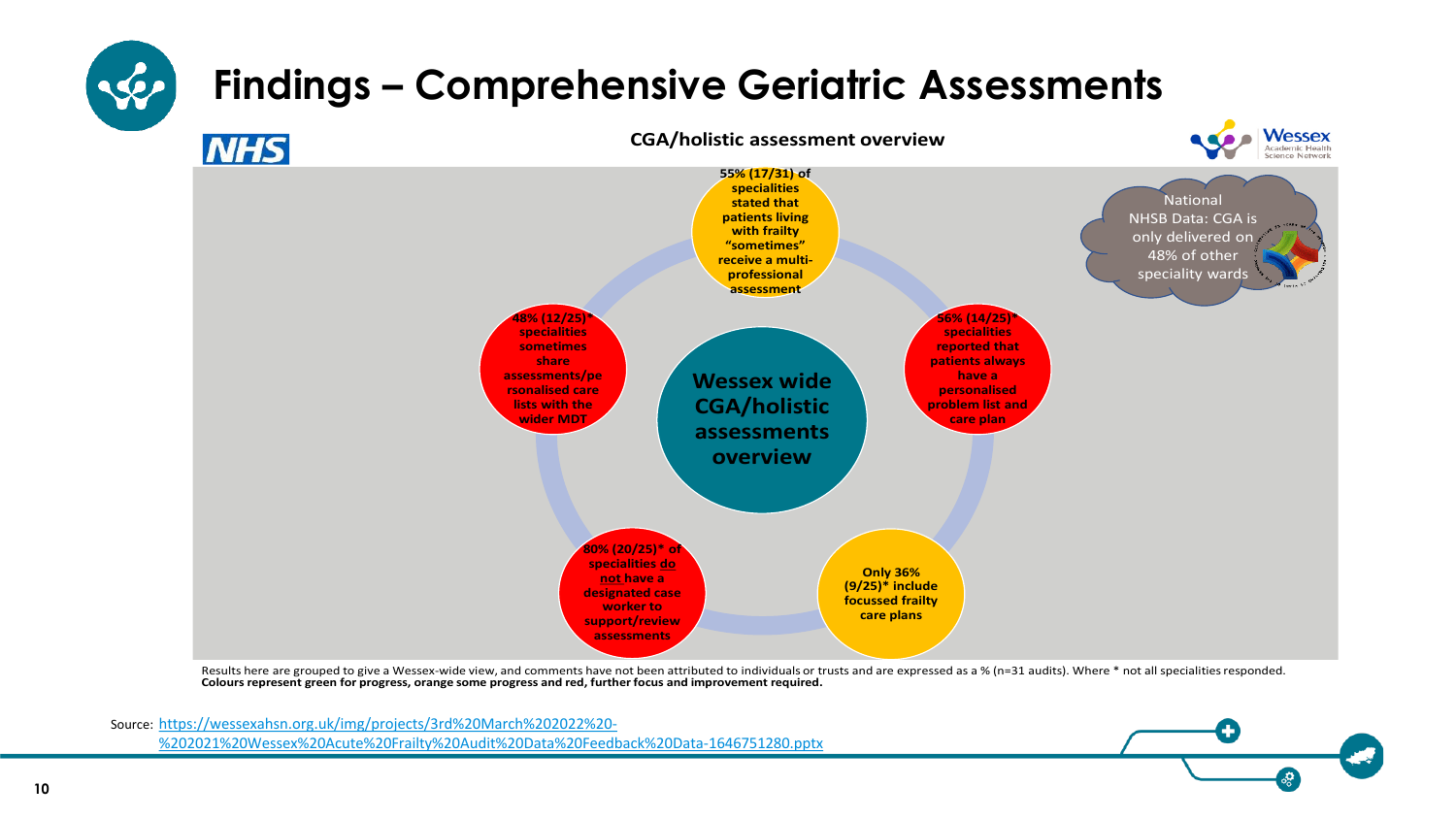

# **Findings – Sharing of information**



Results here are grouped to give a Wessex-wide view, and comments have not been attributed to individuals or trusts and are expressed as a % (n=31 audits). Where \* not all specialities responded. **Colours represent green for progress, orange some progress and red, further focus and improvement required.**

Source: https://wessexahsn.org.uk/img/projects/3rd%20March%202022%20- [%202021%20Wessex%20Acute%20Frailty%20Audit%20Data%20Feedback%20Data-1646751280.pptx](https://wessexahsn.org.uk/img/projects/3rd%20March%202022%20-%202021%20Wessex%20Acute%20Frailty%20Audit%20Data%20Feedback%20Data-1646751280.pptx)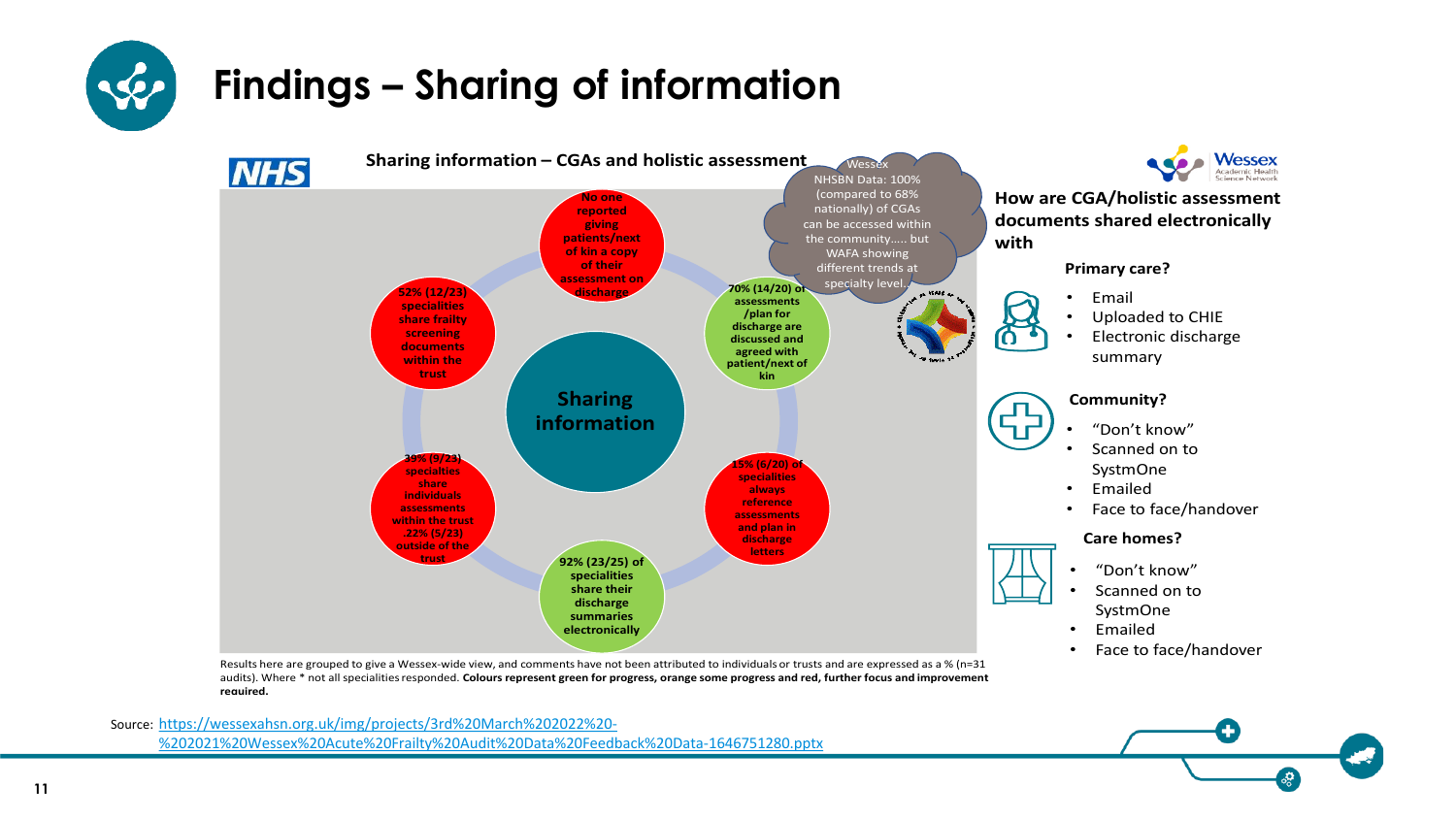

# **Summary of findings for 2021 Wessex Acute Frailty Audit**

- Regaining of momentum to embed service improvements pre Covid-19 needed
- Learning from these service improvement projects can be utilised to develop services further
- Key area of focus is in the **sharing of information** across **all** settings, including **care homes**
	- to support local health and care systems in "tackling" the Covid 19 backlog
	- to improve the health and wellbeing of individuals with frailty, by having to tell their story once
	- to understand opportunities and barriers in **digital access** for both **staff and patients**
	- to understand acceptability for **innovation** and **digital innovation** for both staff and patients
	- to consider innovative approaches to Including patients, families and carers in discussions and decision making
	- to explore opportunities for:
		- raising wider awareness of national frameworks, **digitalisation** and sharing of **remote monitoring agendas**
		- sharing emergent best practice in **sharing of data/information** across Wessex
- Improvement in screening and education across Wessex, but also opportunities to embed approaches further and to support organisations getting back to 2018 position and to regain momentum
	- What is the **role of digitalisation** in capturing screening information?
- Good access to frailty teams, but further opportunities to consider inclusion of the wider MDT, how can wider innovations support this? How do frailty virtual wards play into this?
- However, evidence of variation of practices/processes within organisations still evident, more work to do in embedding and implementing change. What is still needed?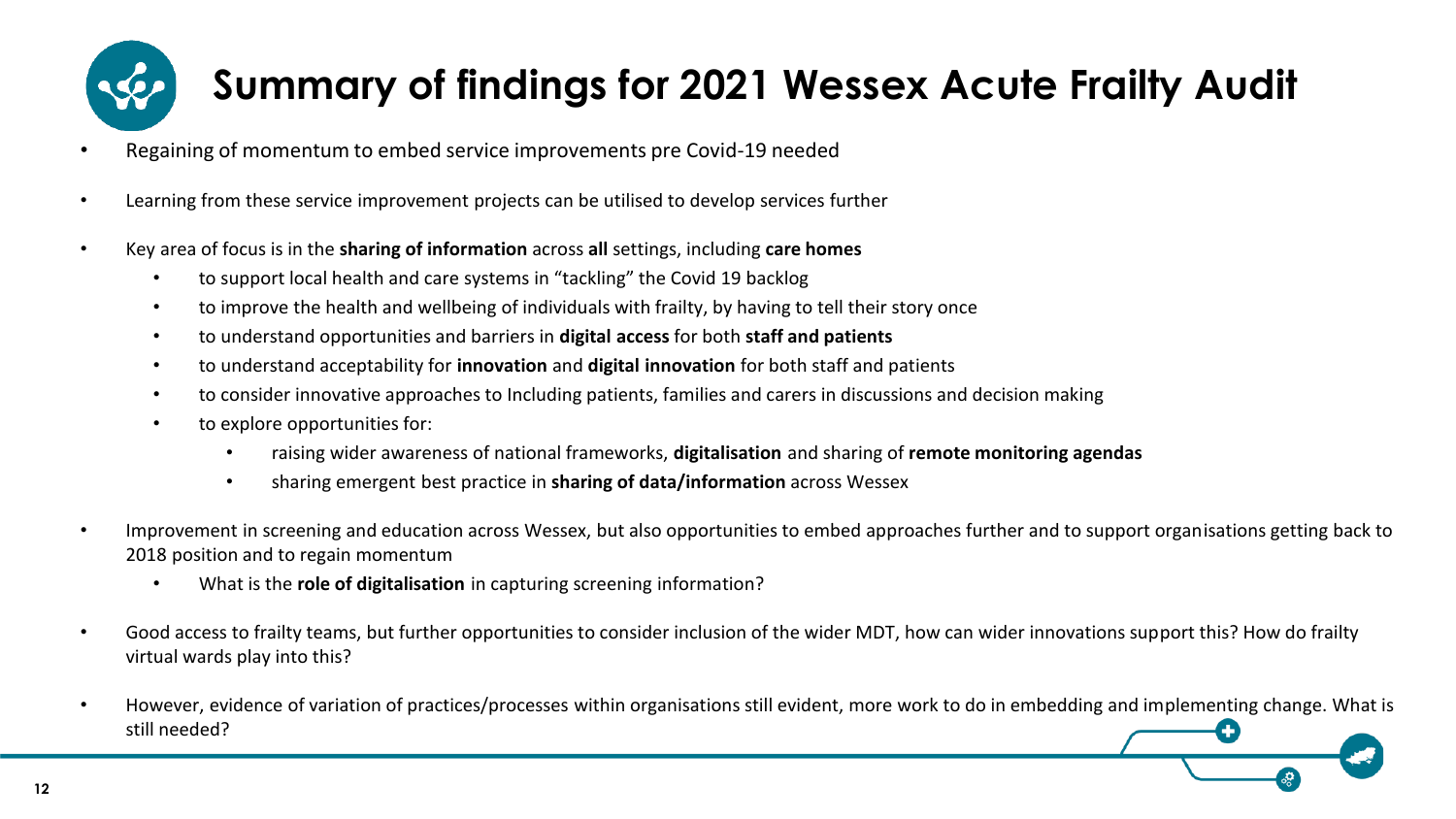

### **Lessons learnt from our approach**

Adapting our audit feedback sessions, by using a personalised approach to identify an Audit champion within each Trust, who then created an audit work group within their individual organisations worked well and enabled wider engagement

An [organisational toolkit](https://wessexahsn.org.uk/img/projects/Wessex%20Acute%20Frailty%20Audit%20Organisational%20Toolkit%202022.pdf) was designed to support audit leads to engage with others. This personalised approach of engagement with each Trust has been time consuming, however the rewards have been consistent engagement in the March 2022 audit events from all 7 Acute Trusts and engagement in longer term service improvement plans.

The events have provided an opportunity for partners and stakeholders to virtually connect and share best practice and to recognise the importance of face to face networking.

Identification of the need to move from an acute focus to an integrated frailty audit approach (scope to be defined).

Excel was used to analyse and present the data, which was appropriate in this case as it required limited interactivity. Should something more visually interactive be required in future, we would use a more powerful tool.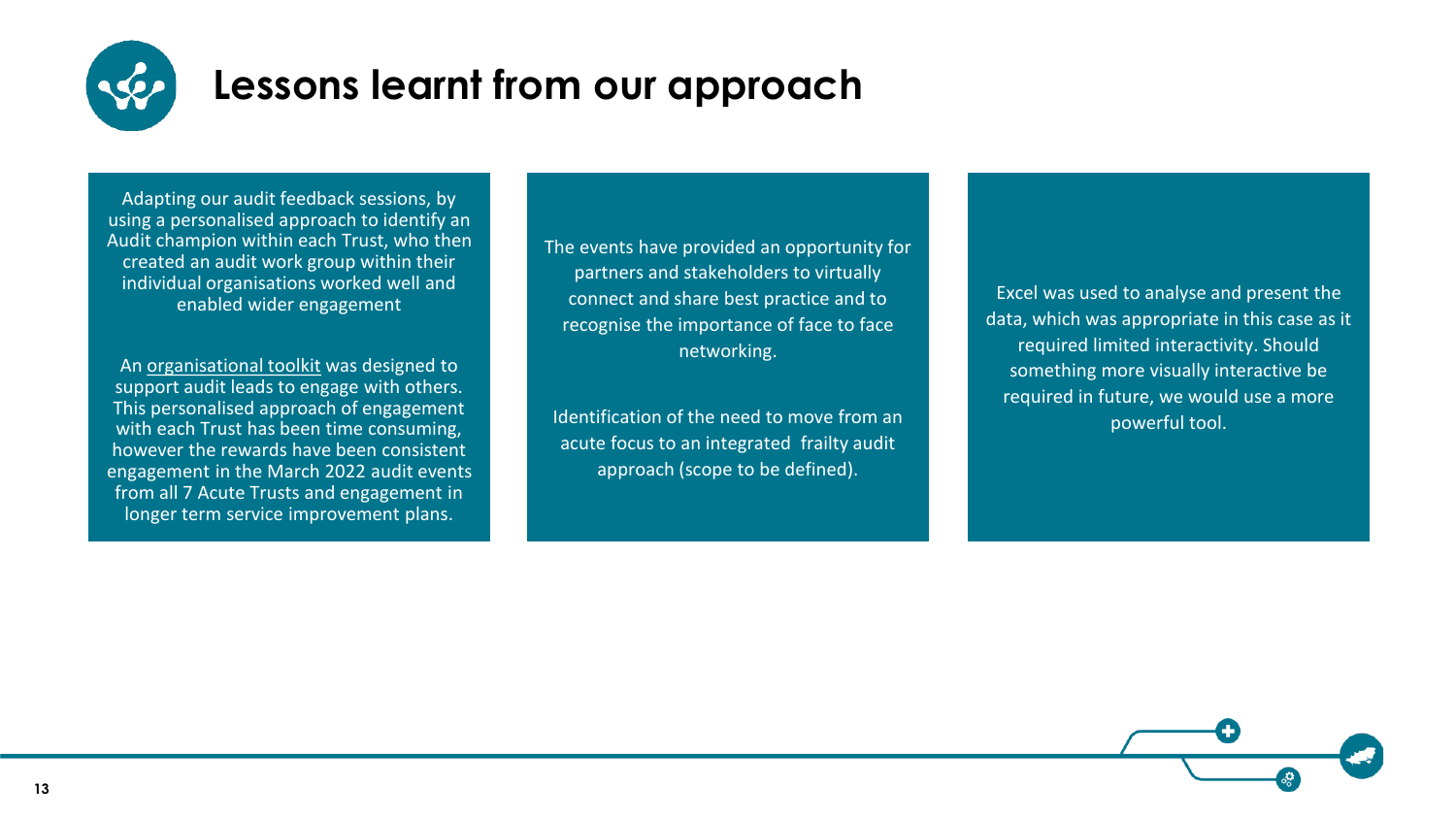

## **Expected impacts of the audit**



Improved awareness of integrated frailty service provision across settings within Wessex



Improved identification and management of patients living with frailty across all acute settings



Improved quality of care provided for individuals living with frailty in health and social care settings



Individuals living at home, healthier for longer, independently



Identification and delivery of service improvement projects to benefit individuals living with frailty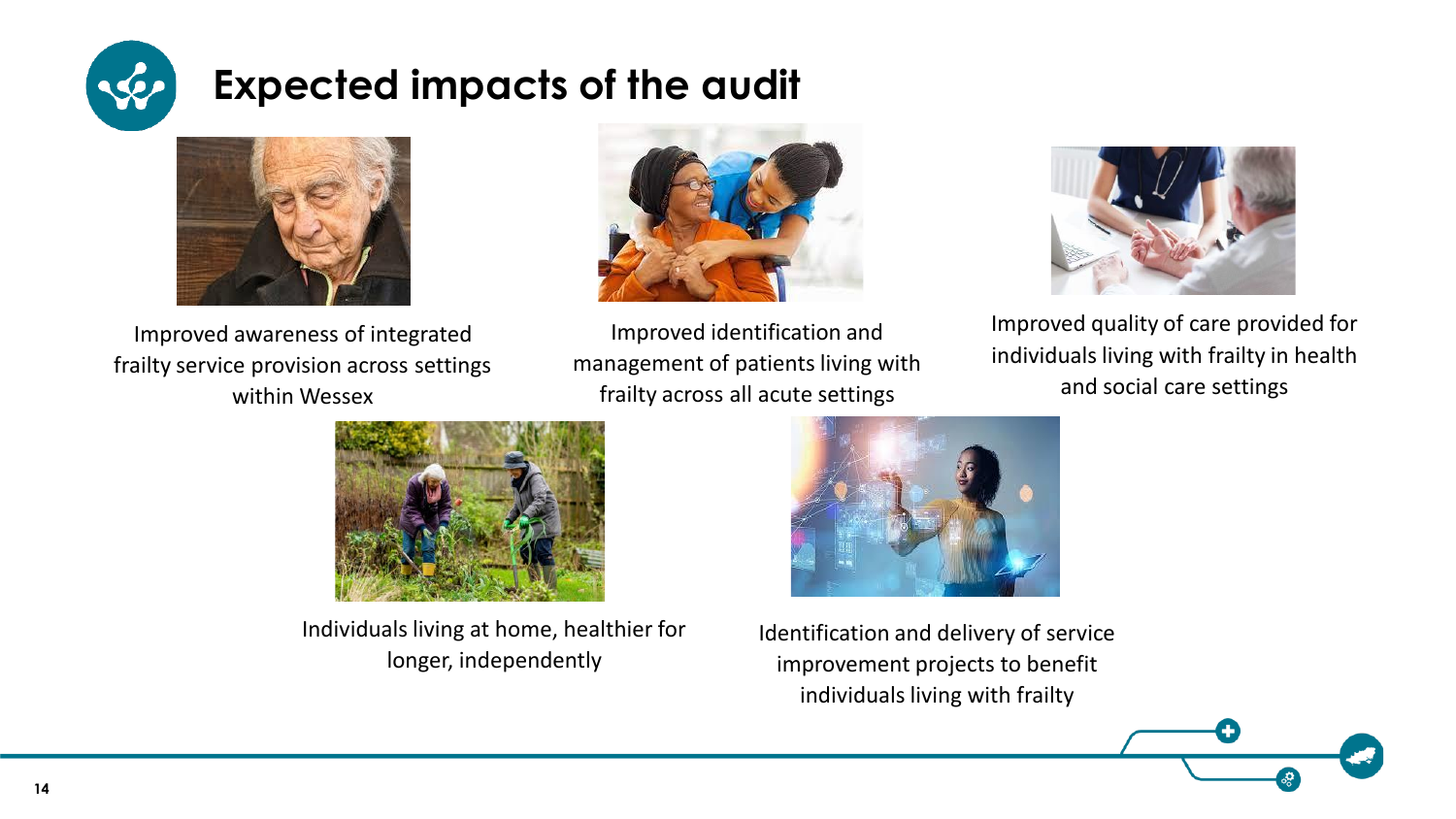

- Promotion via the National AHSN Healthy Ageing network and through local Wessex AHSN social media channels and newsletters
- Celebrate as part of the work of the Wessex AHSN Healthy Ageing team in annual review 2021/ 2022
- Presentation at the National Benchmarking Managing Frailty Event Autumn 2022
- Approach shared with the London Clinical Frailty Network for wider spread and adoption
- Planned 2022 Wessex Anticipatory Care Audit
- Planned 2023 Wessex Integrated Frailty Service Audit
- Contact [healthyageing@wessexahsn.net](mailto:healthyageing@wessexahsn.net) to find out more about running the audit within your AHSN locality



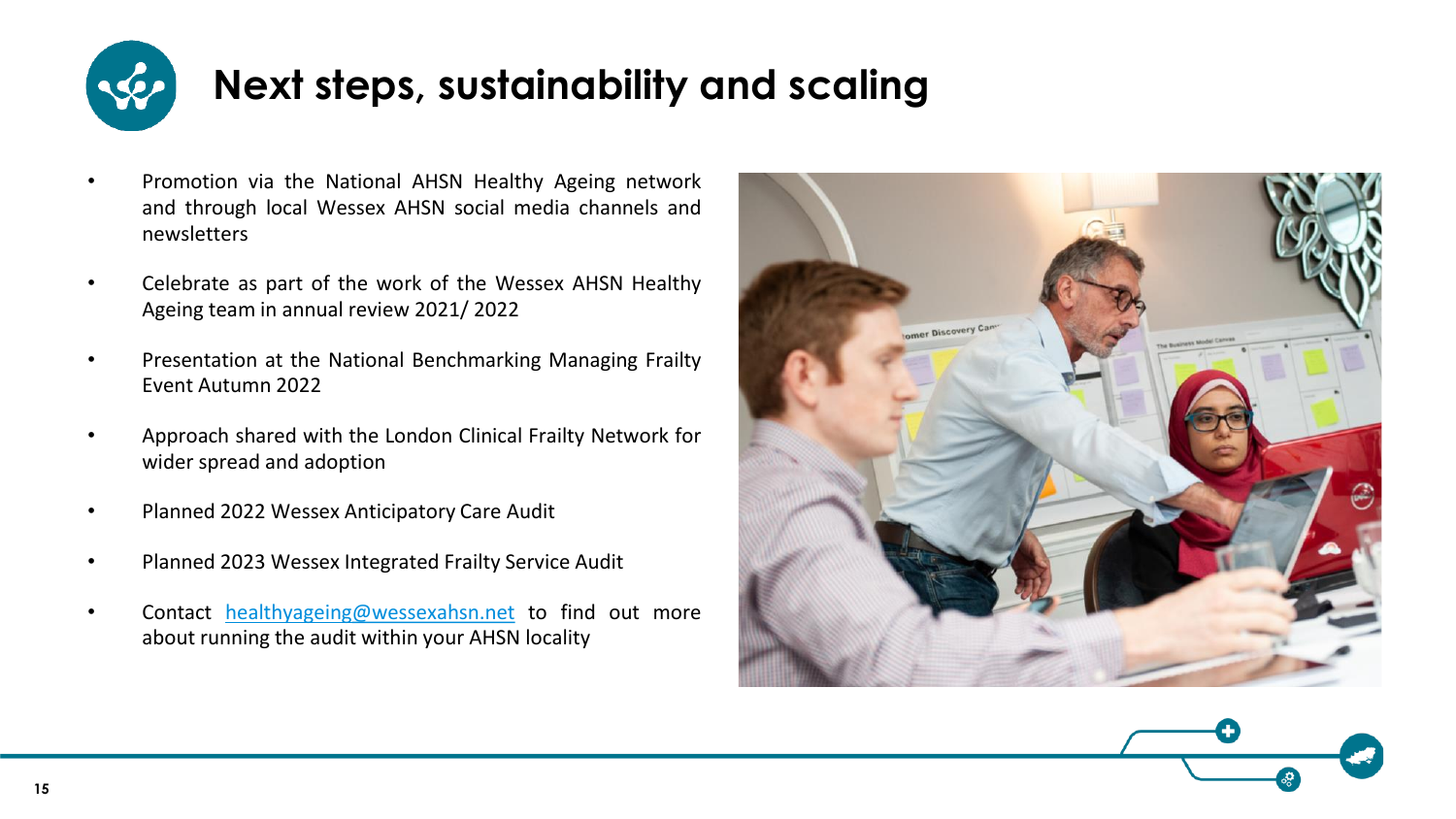

# **Where did the AHSN add value?**

- We recognise older people living with frailty have a greater likelihood of disability, hospitalisation, care home admission and mortality than patients who are not identified as frail. Our service improvement projects put individuals, their families and carers at the **heart** of the work we develop
- Our work helps individuals live longer better and providing best practice approaches to frailty services in providing co-ordinated and integrated care
- Initial assumption was that as a programme we would be looking at reviewing Comprehensive Geriatric Assessment usage and supporting exploration of sharing of information within and between organisations, we demonstrated our active listening approach in focusing in on the areas of need
- Clear signal from Healthy Ageing clinical working group that we needed to build a firm foundation for future transformation e.g frailty education and awareness
- Rapid review of data and themes, with follow up with each organisation and ability to test ideas
- Ability to flex to needs to deliver feedback events
- Our work is helping to:
	- shape the local frailty agenda, by raising the awareness of frailty and its impact
	- highlight that **age is a health inequality**